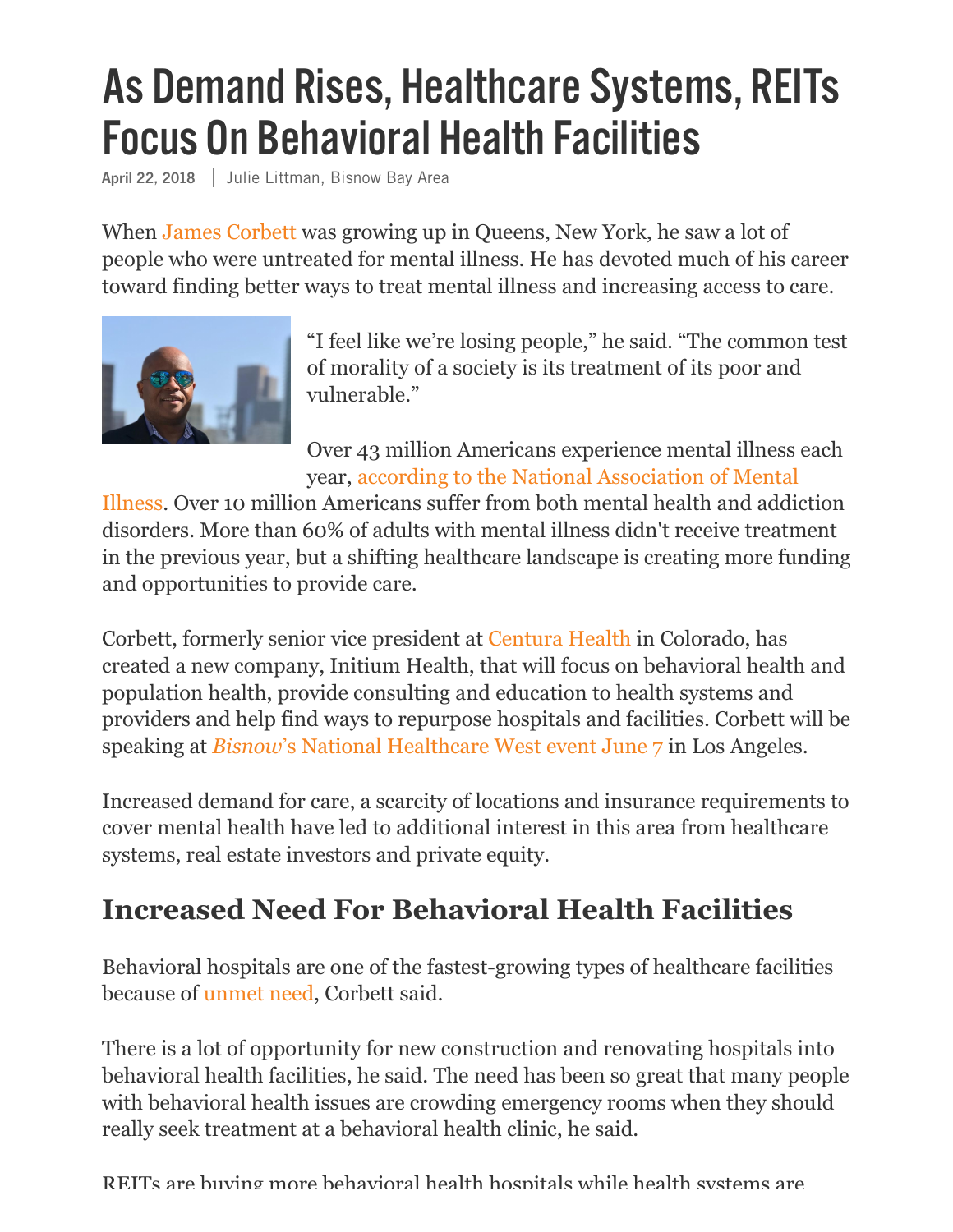REITs are buying more behavioral health hospitals while health systems are [entering joint ventures to create new behavioral health hospitals, according to a](http://blog.cushwake.com/americas/behavioral-health-treatment-centers-the-next-big-real-estate-trend.html) report from Cushman & Wakefield.

In March, the San Francisco Department of Public Health, through a partnership with the [University of California, San Francisco](https://www.bisnow.com/tags/ucsf), [Dignity Health](https://www.bisnow.com/tags/dignity-health) and Crestwood Behavioral Health, [opened a 54-bed facility](https://www.ucsf.edu/news/2018/03/409976/san-francisco-partnership-launches-mental-health-center) at St. Mary's Medical Center in San Francisco. Care Capital Properties [bought six behavioral hospitals](https://www.behavioral.net/article/finance/reit-transactions-offer-treatment-centers-source-capital) for \$400M in [a sale-leaseback transaction in 2016. Sabra Health Care then acquired Care](https://globenewswire.com/news-release/2017/08/17/1087084/0/en/Sabra-and-Care-Capital-Properties-Complete-Merger.html) Capital Properties in 2017.



[The Affordable Care Act](https://www.bisnow.com/tags/the-affordable-care-act) created an increased demand for physical space because of requirements that insurance companies provide behavioral health coverage on par with healthcare services, [Meridian](https://www.bisnow.com/tags/meridian) CEO [John Pollock](https://www.bisnow.com/tags/john-pollock) said. At the same time, healthcare systems are pushing care services, including behavioral health, out of the acute care

setting and into outpatient locations where costs are lower, he said.

California, in particular, is experiencing significant demand due to need and the continual expansion of services. About one in six adults were diagnosed with [mental illness in California in 2014, according to a report from the Healthforce](https://healthforce.ucsf.edu/publications/california-s-current-and-future-behavioral-health-workforce) Center at UCSF.

California voters passed the [Mental Health Services Act](http://www.dhcs.ca.gov/services/mh/Pages/MH_Prop63.aspx) in 2004, which increased funding for mental health services and providers. In addition, Medi-Cal, California's Medicaid system, expanded coverage to underserved populations, and initiatives by the Veterans Administration caused demand to increase, Pollock said.

The Trump administration's initiative to [stop opioid abuse](https://www.hhs.gov/about/news/2018/04/18/hhs-provides-states-second-installment-grant-awards-combat-opioid-crisis.html) and reduce drug supply and demand expanded evidence-based addiction treatment in every state, reduced red tape on Medicaid reimbursements for treatment and expanded services to veterans and their families through Veterans Affairs, Pollock said.

## **A New Kind Of Behavioral Health Facility**



The treatment of behavioral health has been on the doorstep of primary care physicians, a majority of whom don't have the proper training to meet these needs, Corbett said.

"The need is so immense, it is really starting to build into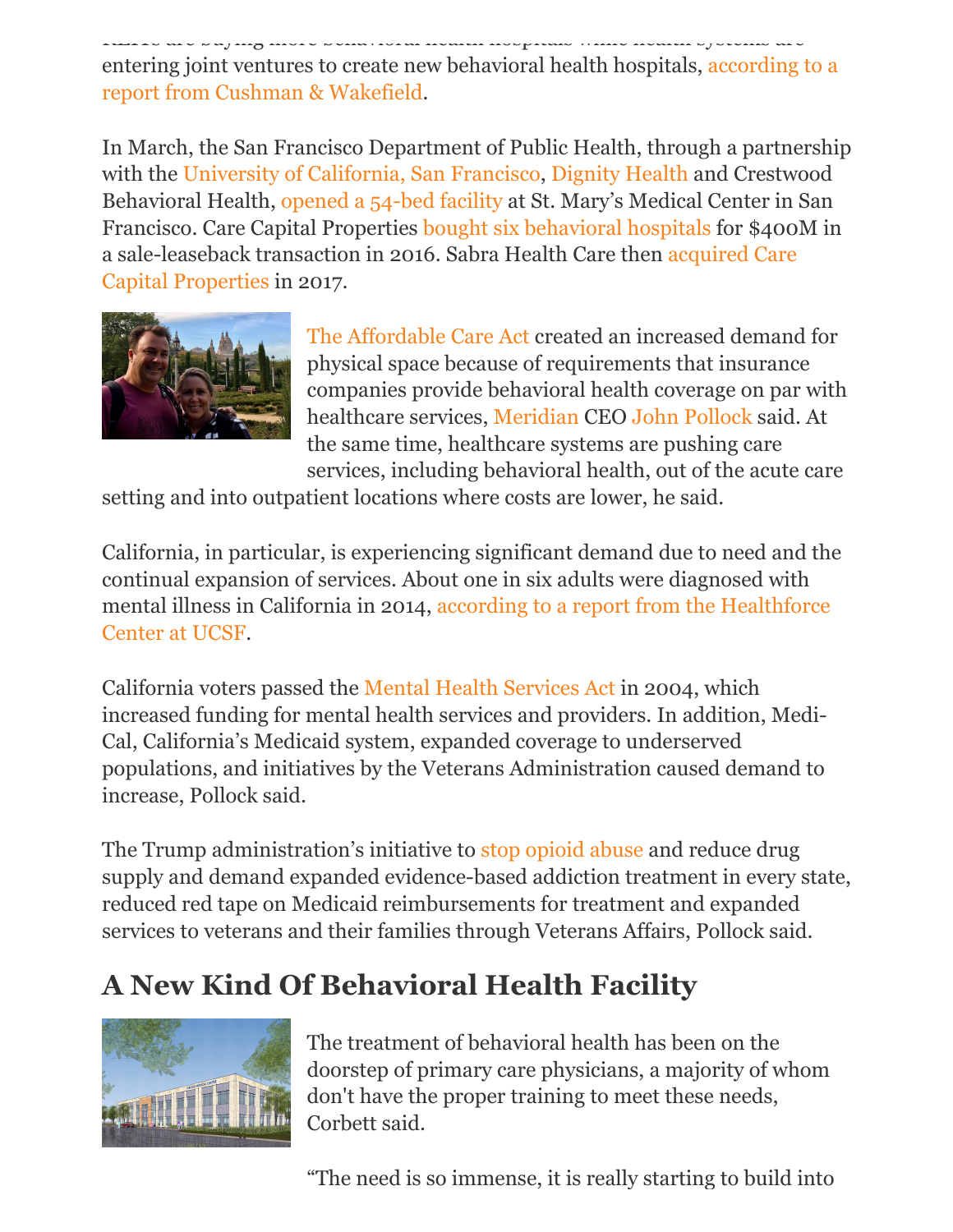primary care practices," he said.

Progressive systems are creating integrated practices with primary care, dental and mental health capabilities, he said. This can create a new level of real estate construction and requires more careful planning between real estate professionals, physicians and healthcare administrators, he said.

, y gregoriano (n. 1914)<br>1910 - Johann John Barn, político (n. 1920)<br>1920 - John Barn, político (n. 1920)

"Investors have also warmed up to behavioral health clinics and recognize that the challenge it takes to find and get a clinic approved also make the clinic a great investment," Pollock said. "Systems are more likely to renew than go through the headache of finding a new location."

Most people don't want outpatient behavioral health clinics in neighborhoods, Pollock said. Meridian often works with healthcare systems to find and entitle challenging parcels for new ground-up development and find and convert existing buildings to meet requirements.

The company has worked on projects in Downtown Oakland and San Francisco, Pollock said during a recent *Bisnow* [event in Sacramento.](https://www.bisnow.com/sacramento/news/healthcare/sacramento-event-86280) It is working on a twostory, 30K SF behavioral health facility in Turlock, California.



Choosing a site often requires extra attention to the surroundings and local zoning ordinances, Pollock said. Once a site or building is chosen, careful community outreach and education coupled with a coordinated plan with the city is often required, he said.

Behavioral health clinics typically fall into the same zoning as a traditional medical office building, he said. The most challenging site requirement is parking ratio, which is particularly difficult in a dense urban environment, Pollock said.

Behavioral health facility interiors tend to be less clinical and have more welcoming features such as natural light, warm colors and textures, Pollock said. There is less plumbing than a traditional medical office building since there tend to be more counseling and group rooms, which make the cost of interiors less expensive.

Facilities often include amenities such as fitness centers, yoga classes and outpatient therapy, [according to Cushman & Wakefield.](http://blog.cushwake.com/americas/behavioral-health-treatment-centers-the-next-big-real-estate-trend.html)

## **The Opioid Epidemic Is Pushing Demand**